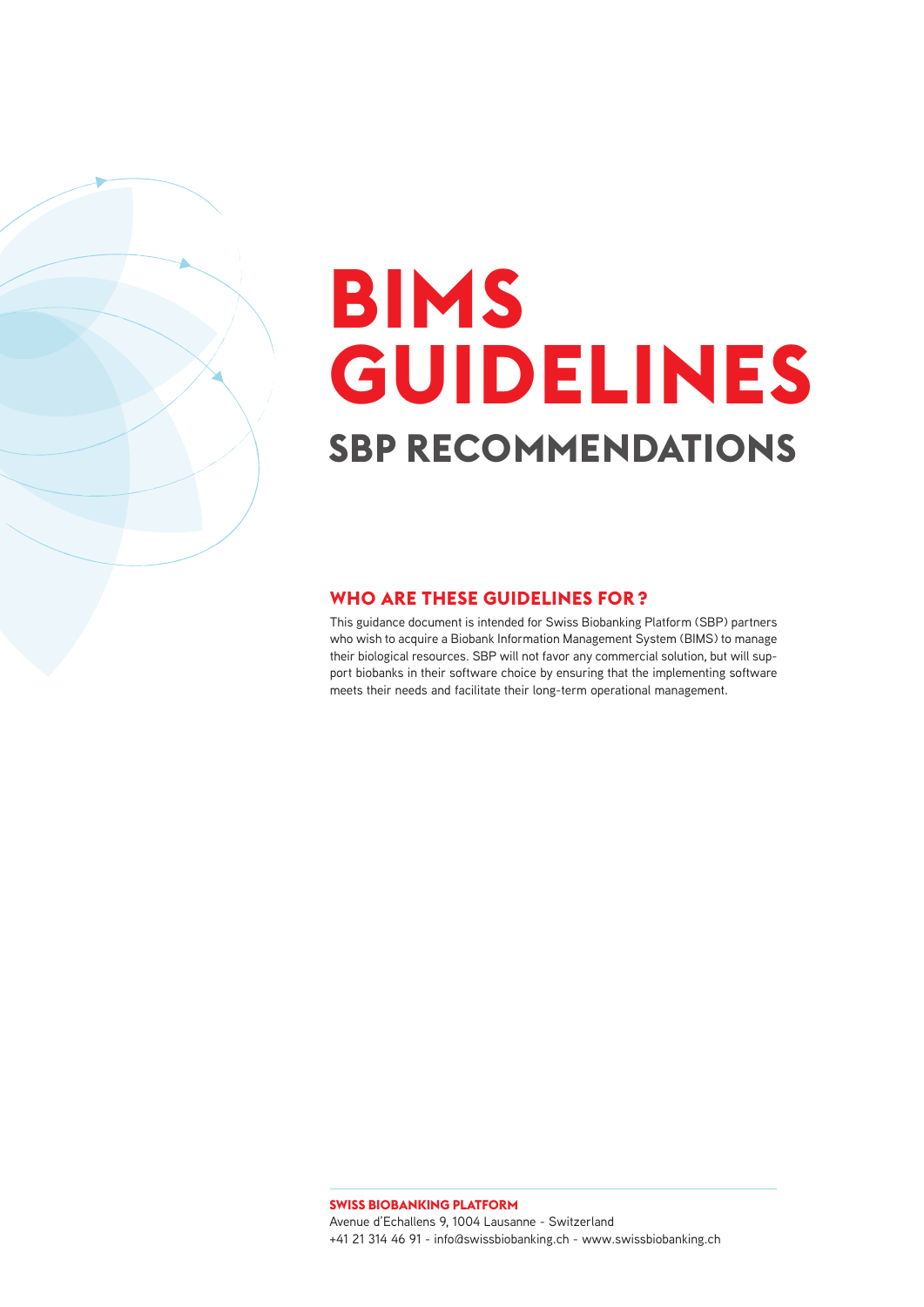## **TABLE OF CONTENT**

| <b>WHO ARE THESE GUIDELINES FOR?</b>         | 1 |
|----------------------------------------------|---|
| <b>BIMS BACKGROUND</b>                       | 3 |
| A) BIMS DEFINITION                           | 3 |
| <b>B) BIMS IMPLEMENTATION</b>                | 3 |
| <b>I. Scope definition</b>                   | 3 |
| <b>2. Dedicated resources</b>                | 4 |
| <b>3. Expected quality level</b>             | 4 |
| 4. Infrastructure                            | 5 |
| 5. Interoperability                          | 5 |
| <b>DATA SECURITY</b>                         | 6 |
| <b>A) TRAINING</b>                           | 6 |
| <b>B) CONFIDENTIALITY</b>                    | 6 |
| <b>C) INTEGRITY</b>                          | 6 |
| <b>1. Users authentification</b>             | 6 |
| 2. Definition of roles and access management | 6 |
| <b>3. Audit-Trail</b>                        | 6 |
| <b>4. Secured workstation</b>                | 6 |
| 5. External access to the system             | 6 |
| <b>6. Backups</b>                            | 6 |
| <b>DATA QUALITY</b>                          | 7 |
| A) ACCURACY                                  | 7 |
| <b>B) RELIABILITY</b>                        | 7 |
| <b>C) PRECISION</b>                          | 7 |
| <b>D) COMPLETENESS</b>                       | 7 |
| <b>CONCLUSION</b>                            | 7 |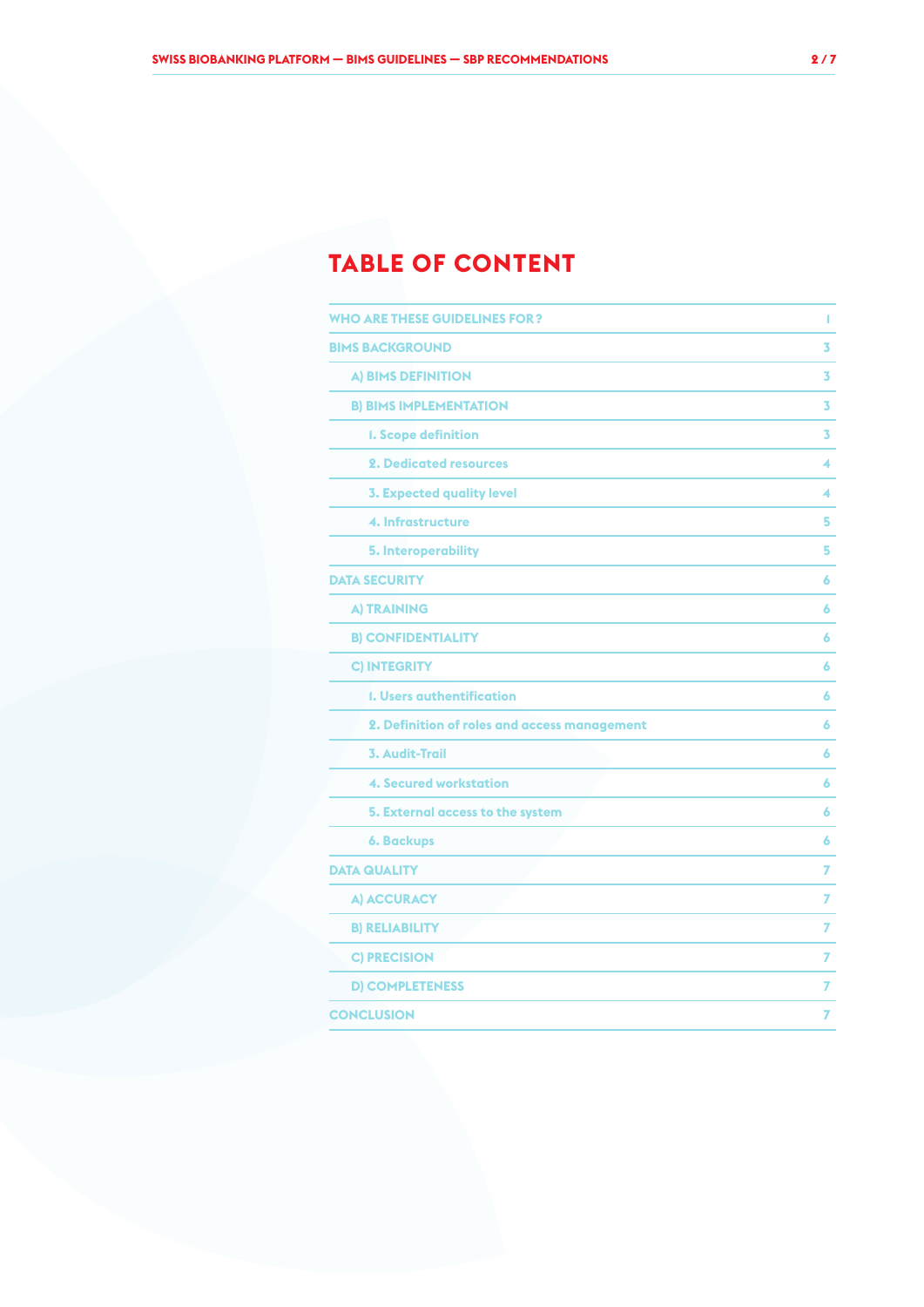## **I) BIMS BACKGROUND**

## **A) BIMS DEFINITION**

As per SBP, a BIMS is an IT solution managing the main biobank operational processes. Note that a Laboratory Information Management System (LIMS) can also address the biobanks' requirements and can thus be used for the same purpose. Its main feature shall ensure the complete sample/ associated data life cycle traceability and possibly manage other processes. The BIMS can thus be considered as a real Enterprise Resource Planning (ERP) for the management of the daily biobanking activities. However, it is important to stress that a BIMS only reflects the organization and quality of a biobank and cannot replace the rigor and commitment of the personnel while applying the professional standards in their daily practice.

## **B) BIMS IMPLEMENTATION**

Successful implementation requires the allocation of sufficient resources and the involvement of the key stakeholders including commercial solution providers, information systems support services, and end users. Each party must be involved from the beginning of the project in order to clearly understand the expectations and needs of others. The implementation of a BIMS is a transversal project which will require a strong coordination and the establishment of detailed specifications which clearly identify the needs of the key stakeholders. To this end, a comprehensive review of all biobank activities as well as an in-depth analysis of the project shall be performed.

This analysis shall at least cover:

#### **1. SCOPE DEFINITION**

#### **For which needs is this tool designed?**

- **>** Ensure the traceability of samples and their associated data
- **>** Ensure the quality of samples
- **>** Host sensitive data (e.g. personal data and/or clinical data)
- **>** Host preanalytical data
- **>** Integrate research data
- **>** Integrate information from other systems (e.g. patient records, laboratory systems, equipment)

#### **SBP RECOMMENDATION**

Determine the BIMS features including its functions, the type of data that will be stored and the possible interface with the information system. These features are key factors when choosing the infrastructure that will host the BIMS.

#### **Who are the responsible persons of this project?**

The overall progress of the project requires the availability of persons whose responsibilities are clearly established and recognized by the key stakeholders.

Below are listed the more common responsible actors' assignments:

- **>** A project manager coordinates and monitors the entire project with the various actors as well as being responsible of reporting. He/She ensures that resources are used optimally and is responsible of reporting
- **>** An operational manager ensures that the BIMS corresponds to his/her needs. He/She participates in the definition and drafting of the specifications, which can be supported by a business analyst
- **>** A coordination manager is the link between the project manager and the other involved departments (e.g. institutional project)

Note that the same person can handle several roles.

#### **SBP RECOMMENDATION**

Identifying and integrating the principal actors (including users) as well as developing custom project specifications are the fundamentals for fitness for purpose and good decision-making of the envisioned solution. The consultation of specifications from similar projects should help to define the strategy but not influence decisions. The specifications must ultimately be reviewed and validated by key stakeholders.

#### **SBP RECOMMENDATION**

Project management must include performance indicators to monitor the progress of the BIMS implementation.

#### **By which users will this tool be used?**

- **>** An investigator managing biological resources for his/her research projects
- **>** A dedicated department/service/unit (e.g. the Institute of Pathology)
- **>** IT services of the Institution
- **>** An organizational structure ensuring the management of multiple biobanks within the Institution. This structure can serve different investigators, departments or services
- **>** A type of users (e.g. laboratory technicians)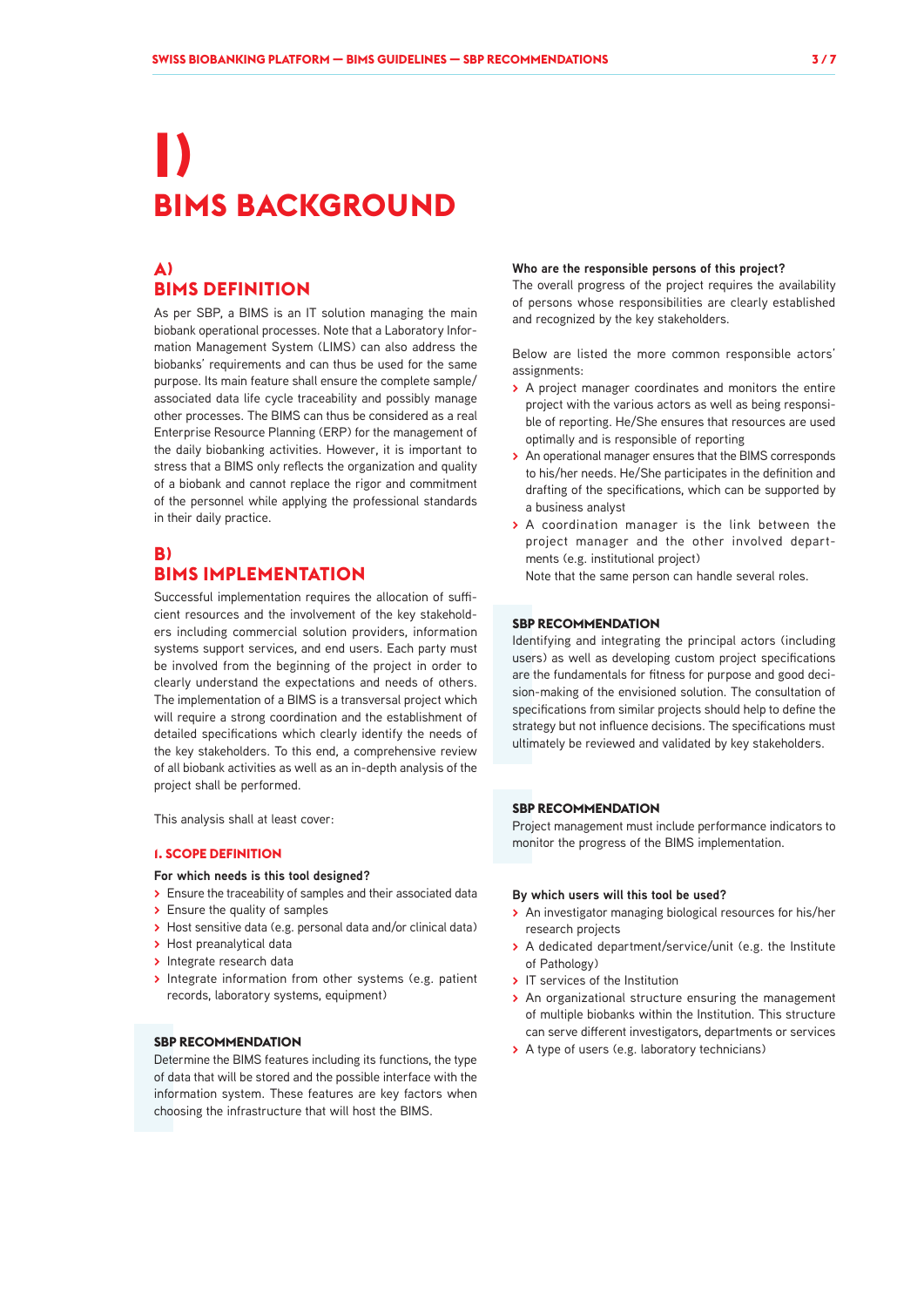#### **Which access rights should be allowed?**

Depending on the roles, different levels of access will be assigned based on the Create, Read, Update, Delete (CRUD) principles.

Examples of roles for a biobank infrastructure:

- **>** Administrator: Can add new users. Can create, read, modify, delete data stored and generated by all users
- **>** Biobank Manager: Can create, read, and modify data from all users
- **>** Biobank Technician: Can create and modify his/her own data. Can read data from other users
- **>** Investigator: Can read data intended for him/her

#### **SBP RECOMMENDATION**

Define the scope of the BIMS to clearly assign the roles and responsibilities, as well as the access rights to the system.

**Who are the stakeholders involved in the BIMS selection?** At the institutional level, many actors can be involved for the BIMS selection:

- **>** Software provider must be involved in the discussion with the other stakeholders since having the best knowledge about the product
- **>** IT services sets up the infrastructure hosting the BIMS solution, performs maintenance and ensures IT security
- **>** Legal department validates contracts with suppliers, ensures that the BIMS solution and data are hosted in compliance with the applicable legal framework
- **>** Purchase department manages the purchase of the BIMS solution including price negotiation and funds transfer
- **>** Technical service may take part of the process if the BIMS solution integrates monitoring modules as temperature tracking for freezers

#### **SBP RECOMMENDATION**

Due to the complexity of its implementation and the sensitivity of the data it may host, a BIMS must be installed and hosted by trusted professionals. SBP recommends to establish a close collaboration with them and follow their recommendations.

#### **SBP RECOMMENDATION**

To clarify the roles and responsibilities of each party, SBP recommends the development of Service Level Agreement(s), even within the same institution.

#### **2. DEDICATED RESOURCES**

The implementation and integration of a BIMS within an Institutional framework requires dedicated resources:

#### **a) Financial resources**

- **>** Purchase of the product
- **>** Cost of the initial licenses and additional cost for annual renewal
- **>** Product configuration to meet specific requirements
- **>** Training of users
- **>** Additional costs for further developments (e.g. updates)
- **>** Infrastructure hosting the solution (e.g. physical server, virtual machine)

#### **SBP RECOMMENDATION**

The initial license is at relatively low cost compared to the long-term investment. SBP recommends to plan realistic annual budgets to ensure BIMS sustainability.

#### **b) Human Resources**

In addition to the above-mentioned managers, the implementation and use of a BIMS requires additional human resources.

- **>** System Administrator designs and operates the infrastructure hosting the solution (e.g. maintenance and security of the networks, databases, servers)
- **>** Application expert is responsible for the daily usage (e.g. creation of new users, roles assignment, data extraction) and the long-term improvement of the tool (i.e. development of new features)

#### **SBP RECOMMENDATION**

The specifications are the central element guaranteeing a good cohesion between the different actors. Strong support and commitment from the top management is essential to ensure the legitimacy and success of the project.

#### **3. EXPECTED QUALITY LEVEL**

It is important to determine the quality level to be achieved by the biobank. The BIMS shall comply with the quality requirements. The main standards that could affect a BIMS are: ISO 20387, ISO 27001, NFS 96-900, HIPAA Act.

#### **SBP RECOMMENDATION**

The BIMS compliance with the main quality standards should be part of the strategy from the beginning of the project.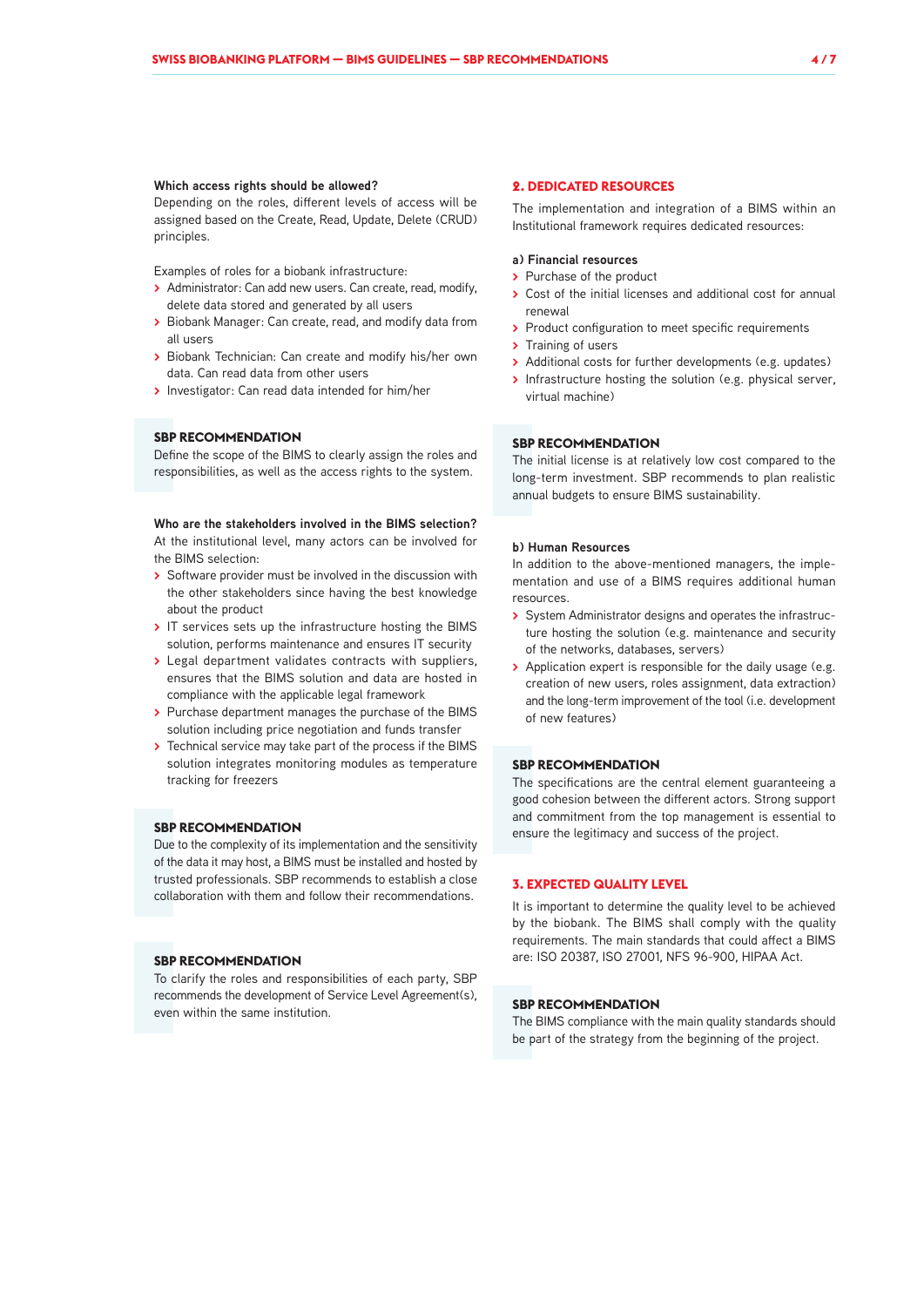#### **4. INFRASTRUCTURE**

The BIMS is hosted either on a physical server or a virtual machine. The main solutions currently available are:

1) web-based solutions, accessible from a web browser for user friendliness, and without the need to install a software per machine. Despite being accessible from a web browser, the accessibility of the solution may be limited to exclusive intranet access within your Institution. A majority of solutions offers the integration of Lightweight Directory Access Protocol (LDAP) which allows to automatically identify yourself by your institutional identifiers once logged in. In the case of a local hosting supported by IT services, it is important to ensure that the room is secure and the data regularly back up to another location. Depending on the type and quantity of data to be hosted, IT services are informed and should be able to respond to the increasing capacity needs.

2) cloud-based solutions whose deployment and maintenance are under the provider's responsibility. These solutions must not contain sensitive data whose security relies entirely on the provider.

#### **SBP RECOMMENDATION**

A local hosting infrastructure supported by your organization's IT services is preferred over a cloud-based solution. If the latter solution is however chosen, SBP recommends to find out where the data are stored, and avoid storage abroad which may be governed by other applicable laws (e.g. Cloud Act in the United States). The possible supplier's bankruptcy should also be taken into account in the long-term sustainability of the BIMS.

#### **5. INTEROPERABILITY**

This feature enables a system to work with others and is key for the harmonization of practices and the promotion of biological resources sharing.

#### **SBP RECOMMENDATION**

SBP recommends using Ontology systems (ICD-10 / ICD-11 / SNOMED CT / LOINC) or fit for purpose datasets (e.g. SBP Datasets) to facilitate interoperability. If you aim to develop your own data structure to describe your biobank, SBP recommends the use of the MIABIS or FHIR data model.

*Refer to SBP datasets available in our website for human and veterinary samples (i.e. liquid, tissue) and for bacterial samples* https://swissbiobanking.ch/tissue-and-liquid-data-sets/ https://swissbiobanking.ch/dataset-veterinary/ https://swissbiobanking.ch/dataset-bacteria/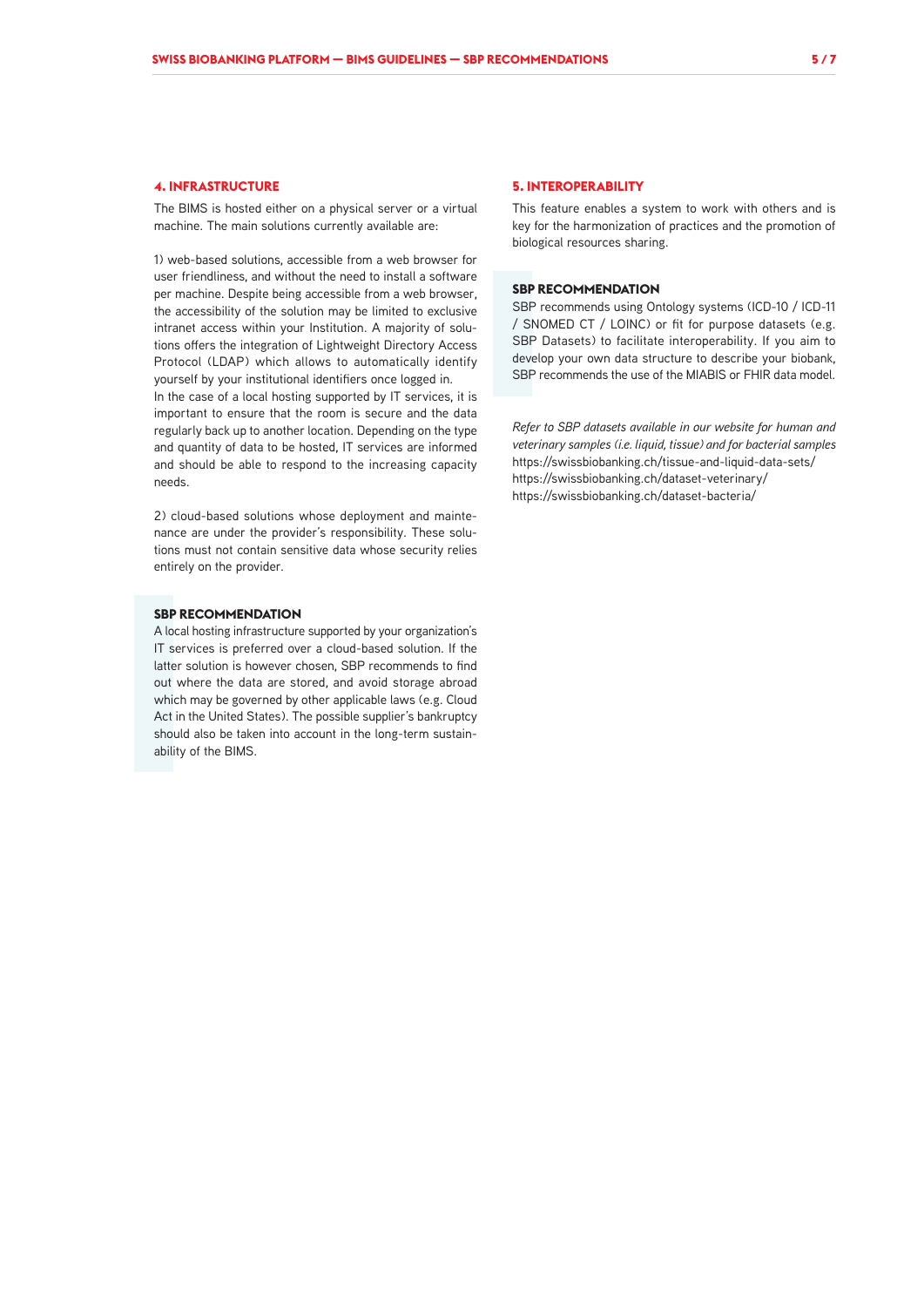## **II) DATA SECURITY**

Data security refers to the protective measures applied to prevent unauthorized access and data corruption. Protecting data from compromise and ensuring data privacy are key components of data protection. While privacy is protected by the duty of confidentiality of those involved in the management of health databases and biobanks, security strategies ensure proper data handling.

The following points address the technical and organizational measures to be applied for secured BIMS. The responsibilities for the implementation of these measures are shared between the defined stakeholders.

### **A) TRAINING**

The training shall ensure the proper use of the BIMS solution. Users' awareness should be raised for the management of data over the whole lifecycle.

#### **SBP RECOMMENDATION**

Users must be trained for all aspects of data processing including the legal aspects on data protection (e.g. Data Protection Law, General Data Protection Regulation).

## **B) CONFIDENTIALITY**

In compliance with the applicable legislation, confidential data are securely collected, stored and processed with a higher security level.

#### **SBP RECOMMENDATION**

If personal data are planned to be hosted in the BIMS, SBP recommends to store them in a coded form. The key must be kept in a different IT system by a person who is independent of the research project.

#### **SBP RECOMMENDATION**

SBP recommends to record the list of authorized persons having access to the BIMS.

#### **SBP RECOMMENDATION**

A confidentiality agreement has to be signed 1) by anyone having access to the system, and even if an IT charter is already in place within the Institution; 2) with the supplier if a commercial solution has been purchased.

### **C) INTEGRITY**

The information system shall be protected from data loss and data corruption to prevent unintentional changes of information. Data integrity is closely related to the data security aspects previously described.

#### **1. USERS AUTHENTIFICATION**

Each user has a unique login. The password associated with the login complies with specific rules (including character length, special characters, upper and lower case, no personal data, regular redefinition).

#### **2. DEFINITION OF ROLES AND ACCESS MANAGE-MENT**

Roles and responsibilities have to be defined. Depending on the roles, different levels of access will be assigned based on the CRUD principles.

#### **3. AUDIT-TRAIL**

The audit-trail function ensures the full traceability of access and modifications to the database over time. In particular, this function allows to record:

- **>** Log system connections and disconnections by date/time/ user/IP address
- **>** Data reading, creation, modification, and deletion by date/ time/user/IP address

#### **4. SECURED WORKSTATION**

The security strategy must include:

- **>** an automatic log out after a period of inactivity
- **>** a system lock if the user attempts to access it too many times

#### **5. EXTERNAL ACCESS TO THE SYSTEM**

If necessary, a VPN access to the internal network with a strong two-factor authentication has to be allowed.

#### **6. BACKUPS**

Backups are essential to ensure BIMS sustainability. These backups should be:

- **>** scheduled automatically at fixed intervals
- **>** stored in another location, whose access shall be secured
- **>** tested and validated regularly

#### **SBP RECOMMENDATION**

It is essential for a biobank to design a data security strategy to maintain the BIMS activity even in the event of a disaster. Defined responsible persons must be able to know where the data are stored and what to do in case a damage occurs in the system.